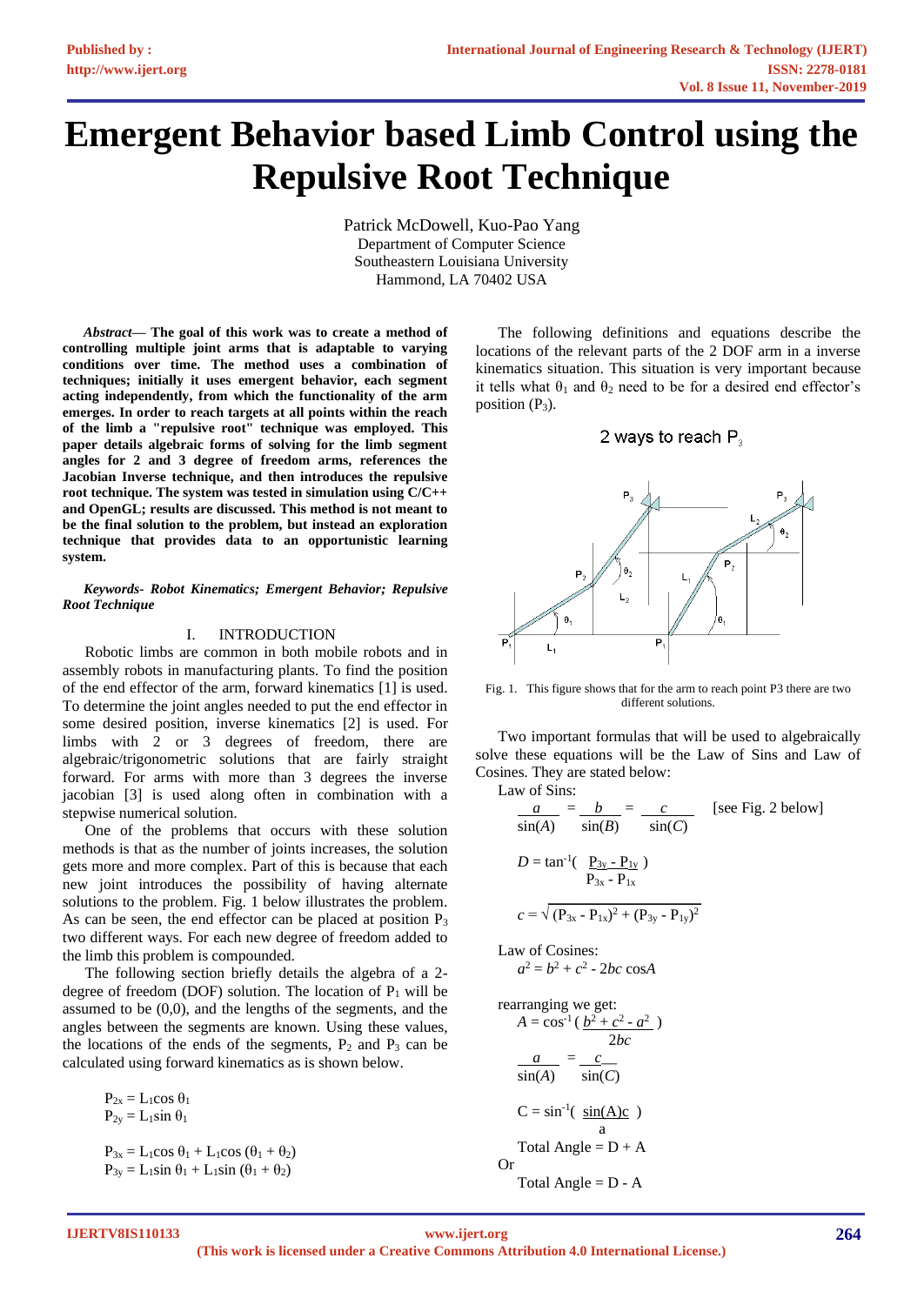

Fig. 2. This figure shows a triangle outlining the 2DOF inverse kinematic solution. Side b and c represent the robot arm segment lengths.

Algebraic solutions for the forward and inverse kinematics of a 3 DOF arm are somewhat similar to those described in the previous paragraphs. The difference is that the algebra gets more complex. In this section we show a numeric example for the 3 DOF arm, but do not show all of the details of the solution [4][5].



Fig. 3. This figure shows a 3 degree of freedom arm with the end effector at coordinates (1, 2).

Looking to Fig. 3, it can be seen that the end effector is located at  $P_4$  at position (1, 2). Since the end effector is pointing straight up,  $\varphi = 90$ . In this example, we will use the given angles and segment lengths to find the position of the end effector using forward kinematics. Then we will use the position of the end effector, the angle of the end effector and the lengths of the segments to find angles between the segments, inverse kinematics.

*Forward*

 $x = L_1 \cos \theta_1 + L_2 \cos(\theta_1 + \theta_2) + L_3 \cos(\theta_1 + \theta_2 + \theta_3)$  $x = cos(90) + cos(90 + 270) + cos(90 + 270 + 90)$  $x = 1$ 

 $y = L_1 \sin\theta_1 + L_2 \sin(\theta_1 + \theta_2) + L_3 \sin(\theta_1 + \theta_2 + \theta_3)$  $y = sin(90) + sin(90 + 270) + sin(90 + 270 + 90)$  $y = 2$ 

 $P_4 = (1, 2)$ 

*Inverse*  
\n
$$
x' = x - L_3 \cos \varphi
$$
  
\n $x' = 1 - \log(90)$   
\n $x' = 1$   
\n $y' = y - L_3 \sin \varphi$   
\n $y' = 2 - 1 \sin(90)$   
\n $y' = 1$   
\n $(x', y') = (1, 1)$   
\n $\gamma = \tan^{-1}(-y')\sqrt{x'^2 + y'^2} / x'/\sqrt{x'^2 + y'^2}$   
\n $\gamma = \tan^{-1}(-1/\sqrt{2} / 1/\sqrt{2})$   
\n $\gamma = \tan^{-1}(-1)$   
\n $\gamma = -45$   
\n $\theta_1 = \gamma + \sigma \cos^{-1}(\frac{-(x'^2 + y'^2 + L_1^2 - L_2^2) / \sqrt{(-2L_1x')^2 + (-2L_1y')^2}}$   
\n $\theta_1 = -45 \pm \cos^{-1}(-\frac{(1^2 + 1^2 + 1^2 - 1^2)}{(2(1)\sqrt{1^2 + 1^2})^2}$   
\n $\theta_1 = -45 \pm \cos^{-1}(-2/2\sqrt{2})$ 

$$
\theta_1 = -45 \pm 135
$$
  
\n
$$
\theta_1 = 90 \text{ or } -180
$$

Select 90 based on the diagram in Fig. 3.

 $\theta_1 = 90$  $\theta_2 = \tan^{-1}((y' - L_1 \sin \theta_1)/L_2 / (x' - L_1 \cos \theta_1)/L_2) - \theta_1$  $\theta_2 = \tan^{-1}(0/1) - 90$  $\theta_2 = 0 - 90$  $\theta_2 = -90$  or 270 Looking at the diagram in Fig. 3, either solution will work,

we select 270.  
\n
$$
\theta_3 = \varphi - (\theta_1 + \theta_2)
$$
  
\n $\theta_3 = 90 - (90 + 270)$   
\n $\theta_3 = 90 - 360$   
\n $\theta_3 = 90 - 0$   
\n $\theta_3 = 90$ 

The above discussion has shown how to find the solution to problems in which the limb/robotic arm has 2 or 3 degrees of freedom. The forward solutions to limbs with more degrees of freedom is straight forward, as follows:

$$
x = L_1 \cos \theta_1 + L_2 \cos(\theta_1 + \theta_2) + L_3 \cos(\theta_1 + \theta_2 + \theta_3)
$$
  
\n............  
\n
$$
L_n \cos(\theta_1 + \theta_2 + \theta_{n-1} + \theta_n)
$$
  
\n
$$
y = L_1 \sin \theta_1 + L_2 \sin (\theta_1 + \theta_2) + L_3 \sin (\theta_1 + \theta_2 + \theta_3)
$$
  
\n............  
\n
$$
L_n \sin(\theta_1 + \theta_2 + \theta_{n-1} + \theta_n)
$$

But, when more degrees of freedom are used in the inverse solution, a method relying on the Inverse Jacobian matrix is used [6]. While it allows for more flexibility in the numbers of degrees of freedom that it offers, it is a more complex procedure. As stated before the complexity of the matrix, and its solution grows with each added segment and joint in the limb.

The next section describes a simple emergent behavior based algorithm that iteratively find a solution to the problem [7]. It is relatively low in computational costs, and is effective.

**IJERTV8IS110133**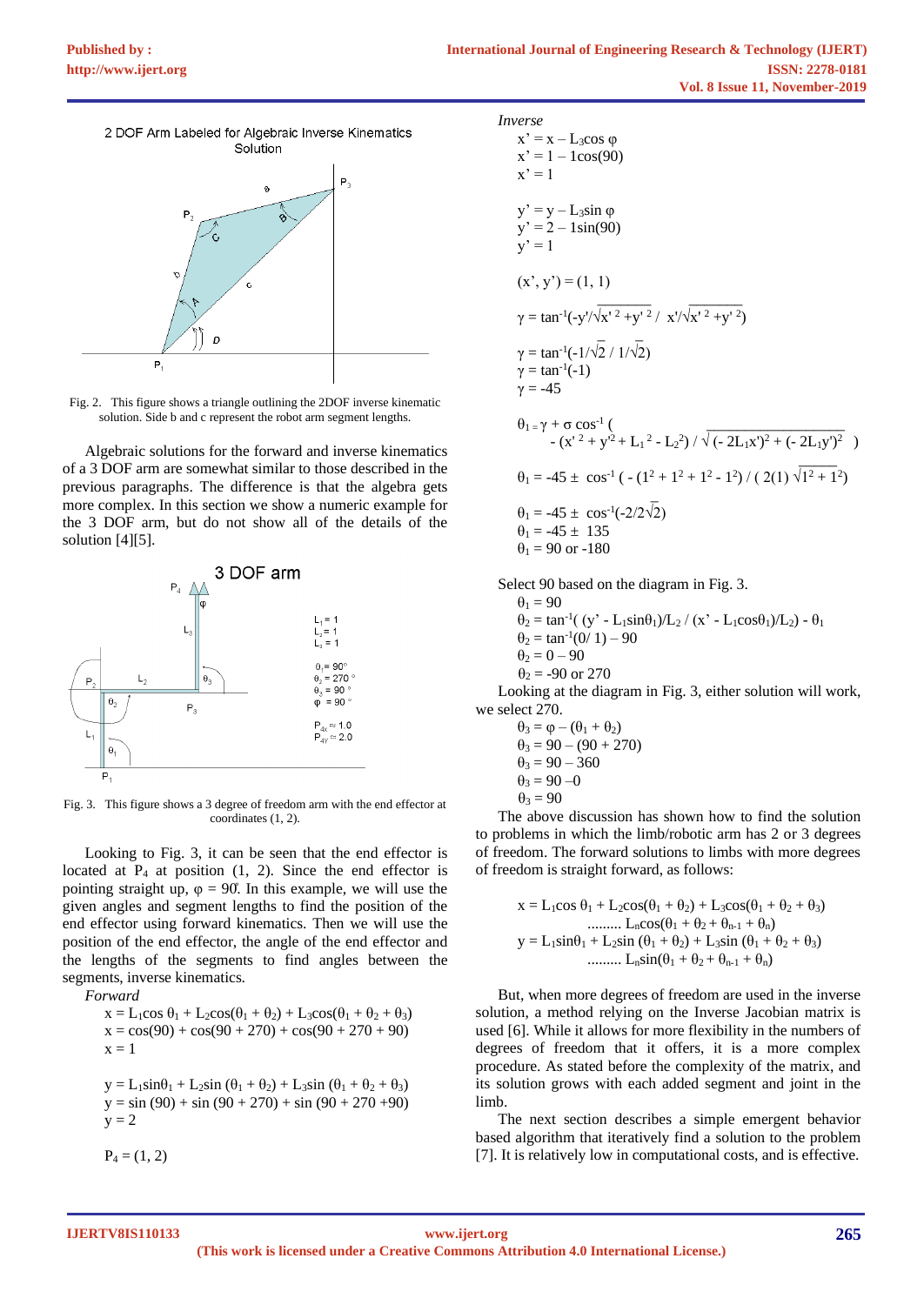## II. APPROACH

When high numbers of segments are used in limbs, traditional control methods relying upon algebraic/Jacoby Inverse become complex and CPU intense operations. The method described here takes its inspiration from biology; the thinking is that animals with multi-segmented or highly flexible limbs, whether vertebrate or invertebrate, do not somehow do formal inverse kinematics in their brains in order to control their limbs.

Instead, it is proposed that they use a combination of memory and exploration. The thrust of this work is in exploration. Put another way, in order to effectively control a multi-jointed limb, a memory bank of positions is built using exploration. This memory bank can then be used as a basis for controlling the limb without having to do the exploration. For example, if the limb must be moved to a point that has been previously visited, the memory can be accessed based on the location, and the needed joint angles can be accessed and delivered to the limbs actuator controllers. If the point has not been visited, several approaches can be taken, including the following:

- Nearest neighbor. The limb can be moved directly to the nearest previously explored point, and then the exploration routine can be started from there.
- The memory bank can be used by a concurrently running learning system that learns by generating a function based on the contents of the memory. Neural networks are a strong candidate for this method.

The algorithm developed for this work is emergent behavior based, meaning that during exploration each limb segment acts on its own to reach the target position. Initially, stage 1 of the exploration, we let each joint act independently in order to reach the target. Each joint independently seeks out the target position using a pair of left and right proximity sensors, see Fig. 4. To move towards the target, the segment adjusts its angle towards the sensor which detects the highest target strength. The effect is that the arm will smoothly move towards the target, if, and only if the target is not close to the base of the arm.

Target positions that are close to the base of the arm require the arm to contort itself into positions that require some joints to head away from the object and some to head towards the object. In order to solve this aspect of the problem we introduce the idea of the "repulsive root".

This idea is for when the target is within the perimeter of the total length of the segments. Once the stage one emergent behavior converges, starting at the lowest segment (it's base or "root"), segments are switched to moving away from the target, instead of to it. Using this strategy, a bend in the arm can be formed, and the bend will be smooth because the lowest segments will be repulsed one by one until the target is reached. Remember that while the lower segments are moving away from the target, the upper segments will be moving towards it.

# Emergent Behavior Based Exploration on Multi-Jointed Limb



Fig. 4. This figure illustrates the basic components of the smart limb. Each segment of the limb has its own proximity sensors for detecting the target. Each segment acts in a semi-autonomous fashion in that they all try to get as close to the target as possible, with no inter-segment communication.

### III. IMPLEMENTATION AND TESTING

To test the algorithm, a program was written in  $C/C++$  and OpenGL graphics. The arms are instantiated as objects in which the number of segments is an input parameter. The control techniques tested were algebraic (using the previously discussed methods), a table based learning technique in which a two jointed arm goes through a learning stage that populates a lookup table based on location, stage1 of the emergent behavior exploration technique, and finally the emergent behavior technique paired with the repulsive root. Fig. 5 below shows a 30-link arm touching its target (the red dot).



Fig. 5. This figure shows the simulation of a 30-link limb touching its target (the red dot). Note the dots on the left and right side of the multi-colored limb. These dots are the location of the proximity sensors. Looking at the script in the upper right of the screen shot, it can noted that the last segment, number 29 of 0 - 29, is very close to the target, indicated by the distance of 0.08